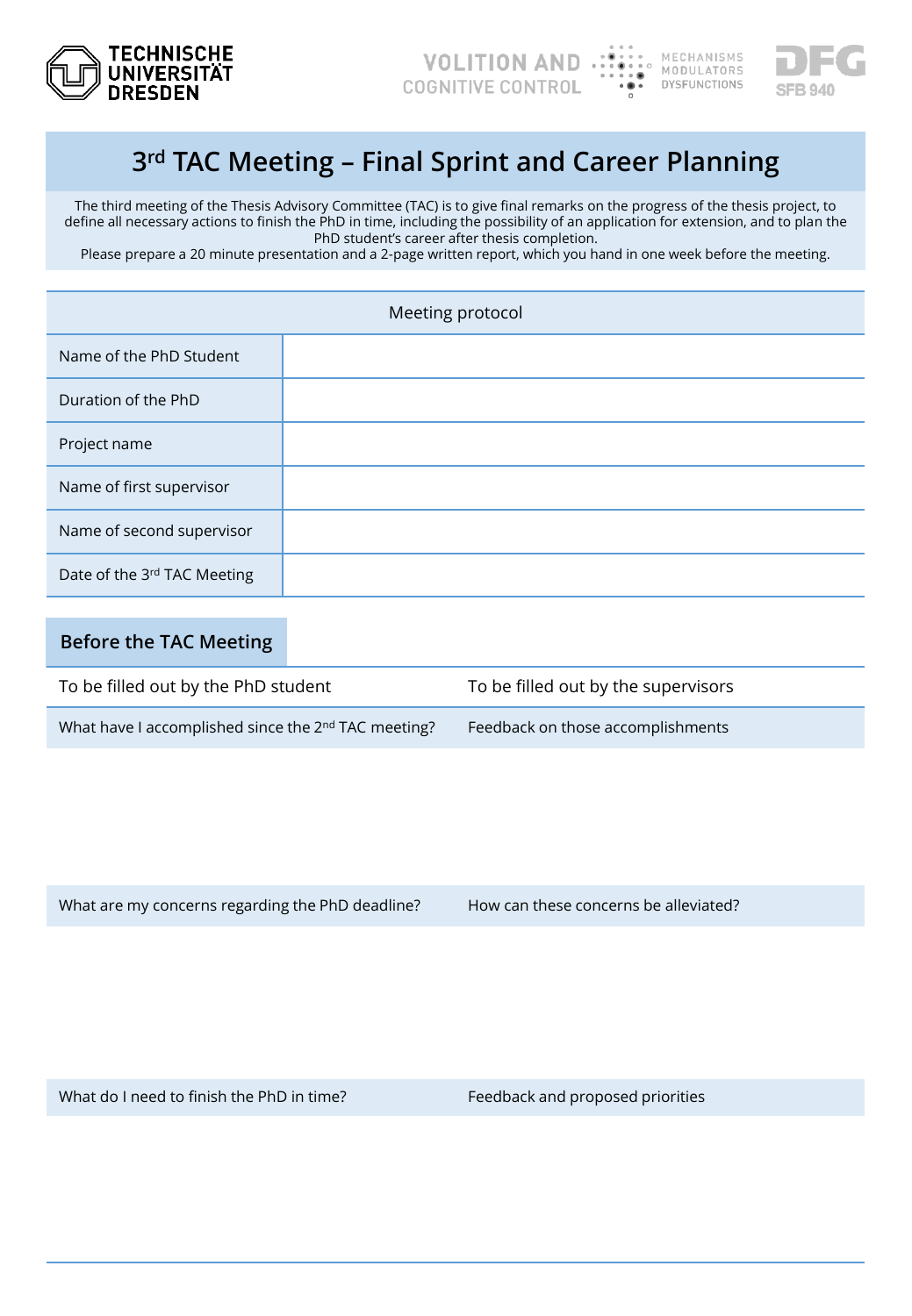



| To be filled out by the PhD student                                | To be filled out by the supervisors                  |  |  |  |
|--------------------------------------------------------------------|------------------------------------------------------|--|--|--|
| What was good and what could be improved about<br>the supervision? | Specific proposals for action to improve supervision |  |  |  |
|                                                                    |                                                      |  |  |  |

How could my job look like after I finish the PhD? Plans and recommendations